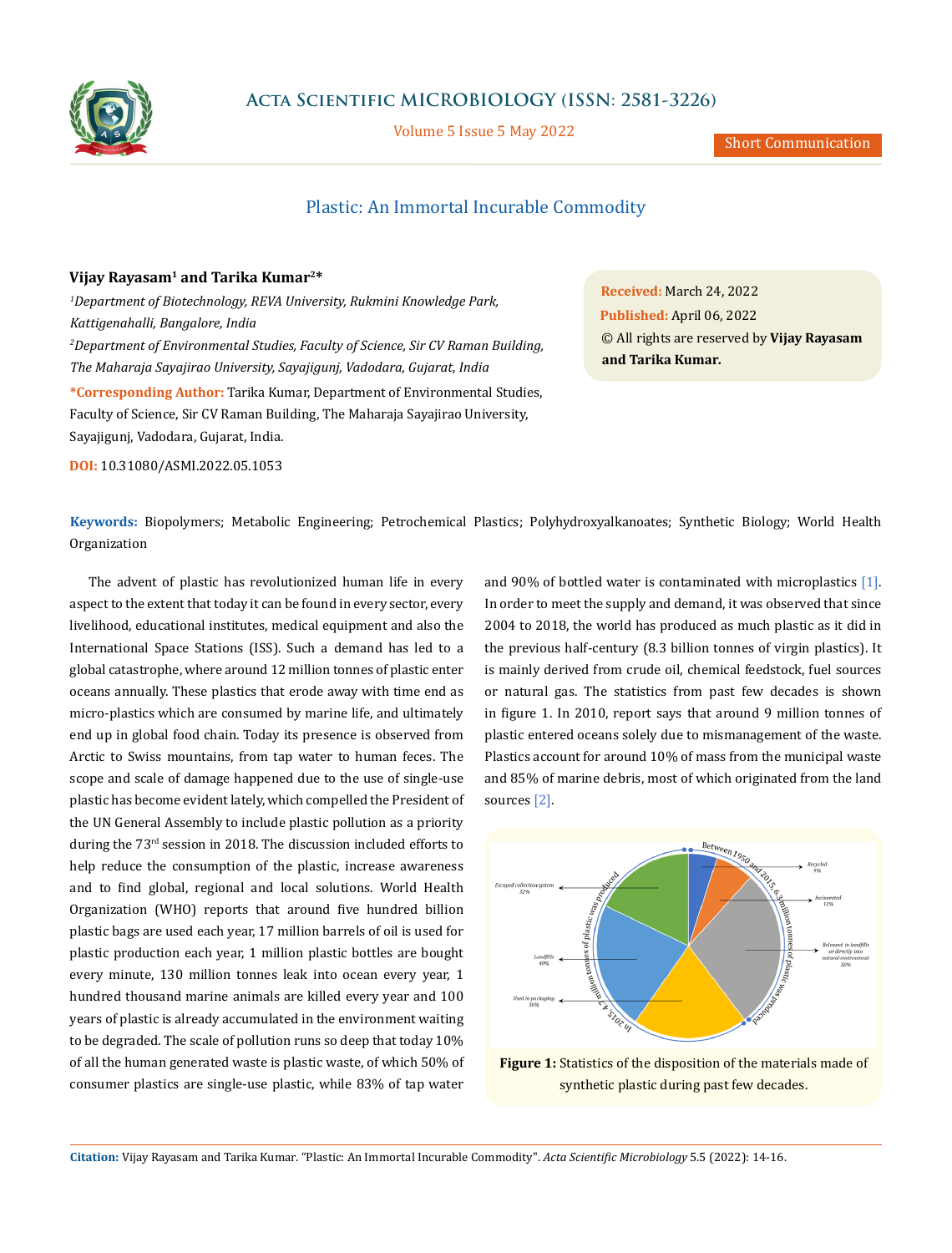Recent studies have also reported the impact of COVID-19 surge on the overall plastic pollution. The WHO declared COVID-19 as a pandemic in March, 2020. The pandemic which not only showed adverse effects on human health, world economy also resulted in a sudden surge in the demand of products made of single-use plastic which had a serious impact on management of the generated waste. Due to the significant increase in the demand of the personal protective equipment (PPE) kits- which is primarily plastic; masks, gloves, resulted in a huge medical plastic waste and seriously threatened the environment. Subsequent changes in the world order in transforming from offline to online, further increased the plastic demand in the form of packaging material that included medicines, groceries, online food, etc. [3].

There are numerous prokaryotes in nature that produce polyhydroxyalkanoates (PHA), which are biodegradable, renewable and a potential substitute to the current plastics in the market. Humans have started manufacturing products made of these biopolymers as it's relatively sustainable. The global market for PHAs which was estimated to be 62 million U.S. dollars in 2020 is expected to grow to 121 million U.S. dollars by 2025 due to an increase in the demand for the products made of biodegradable material. Further, policies laid by governments and strict regulations with proper implementation against single-use plastics might help solving the issue of plastic pollution. Microorganisms produce and accumulate these polymers as an intracellular granule; storage compounds. Few studies have also attributed the role of PHA to stress robustness of the microorganism. Bacteria produce these polymers usually in stressful or unfavorable conditions. Therefore, for the industrial scale production of PHAs, use of bacteria that is already accustomed to polluted environment or those belonging to the group of extremophiles would bring in a lot of benefits in the light of robustness in dealing with the extreme environment and also against contamination by other microflora which forms the basis of the concept of Next-Generation Industrial Biotechnology. Thus, the concepts such as synthetic biology and metabolic engineering would further elevate and improve the production of PHA by the extremophiles that can be sustainable and economical leading to the substitution of the massive market of petrochemically derived plastics with that of the products made of PHAs  $[4]$ .

**Citation:** Vijay Rayasam and Tarika Kumar*.* "Plastic: An Immortal Incurable Commodity". *Acta Scientific Microbiology* 5.5 (2022): 14-16.

Biopolymers are also produced using inexpensive and renewable sources such as corn starch, straw, vegetable oils, sawdust, and others. Currently the products made of biopolymers represent only  $\sim$ 1% of the global plastic production volume, which is expected to grow as production becomes more sophisticated and diverse. As of 2020, 2.11 million metric tonnes of bioplastic production capacity were recorded globally, and it is expected to grow every year to reach up to 2.87 million metric tons by 2025.

In line with synthetic plastics, Asia is also leading in the manufacturing products made of bioplastics. Asia accounted around 55% of global bioplastic production in 2019, which is expected to remain above 50% until 2024. China leads the path in bioplastic industry with at least 15 companies working towards producing polybutylene adipate terephthalate (PBAT). It is used to make plastic bags that are biodegradable and are also high in demand. China BBCA group, a company in China, is confident of producing almost double the expected global demand volume of polylactic acid by 2023. Europe too, is poised to have production capacity to share and grow by  $\sim$ 10% between 2019 and 2024. It is the 2nd largest bioplastic producing region in the world [5]. However, Europe and other world region's share in overall bioplastic production is expected to decrease and Asia is predicted to cross the 70% production volume mark by the end of 2026 [6]. The current production volume of bioplastics by region is shown in figure 2.



**Figure 2:** Percentage global production capacities of bioplastics in 2021 (by region).

The process of biodegradation of some plastics occurs in specific environments such as high temperature like industrial scale composting facilities. Few disadvantages which the world